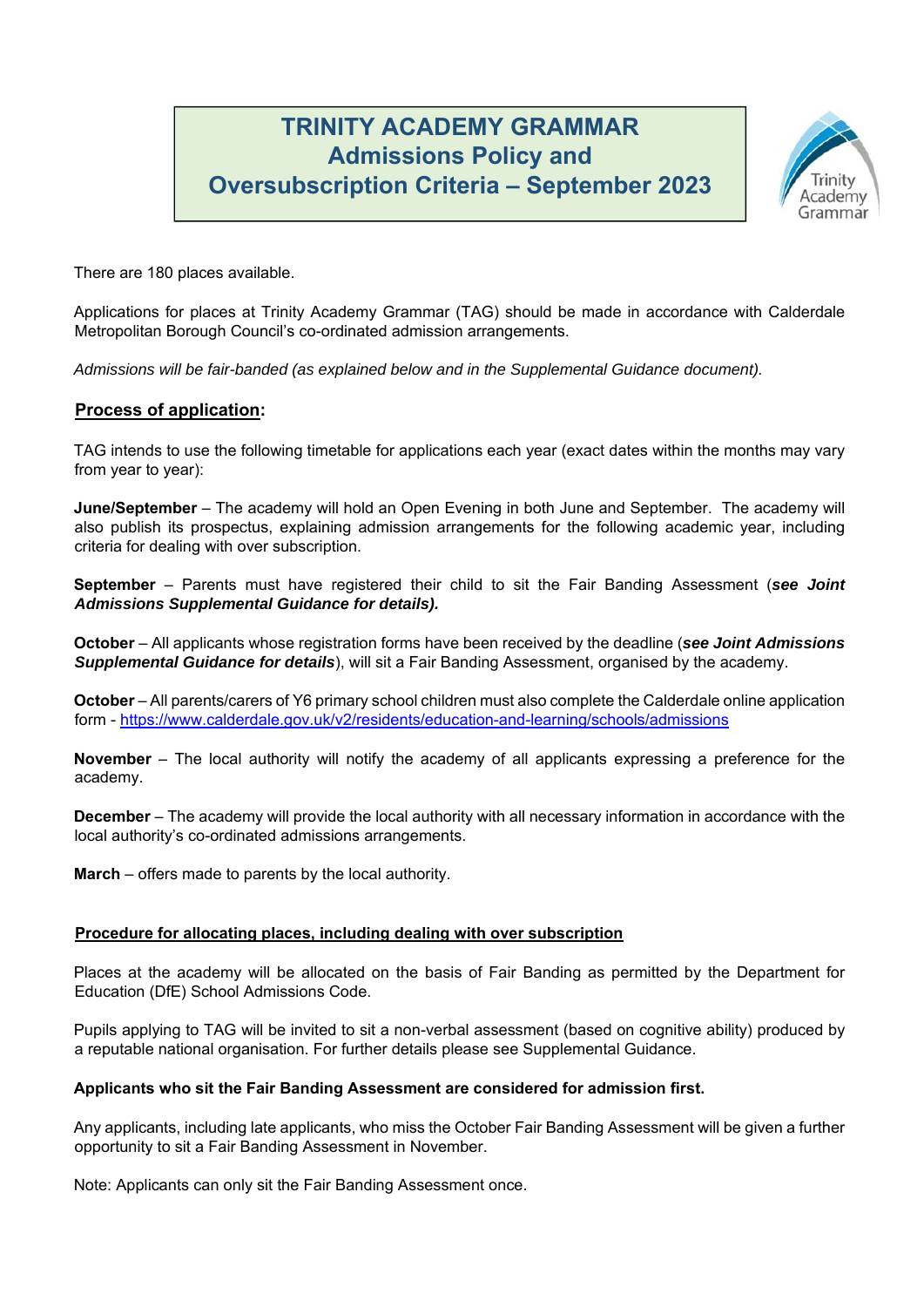Any applicants who choose not to sit the Fair Banding Assessment will be 'non-banded' and will be ranked in order of priority (after all of the banded applicants), with the level of priority then determined with reference to the oversubscription criteria (below).

# **How Fair Banding works.**

The assessment is not a traditional entrance exam which children either pass or fail. It is done to ensure that our intake exactly matches the ability profile of the children applying. To achieve this, all applicants (by the deadline) are invited to take a non-verbal reasoning assessment to divide them into 4 ability bands, from Band 1 at the bottom up to Band 4 at the top. We will admit the required number from each band based on the spread of ability of those applying.

The assessment is externally set by a well-established educational assessment agency and the papers are collected by the agency to be marked. The academy is then provided with a list of each child's assessment mark, similar to an IQ score, with 100 being the average. The marks are divided into four bands and we are instructed how many children to take from each band e.g. if 40% of those applying are identified in Band 2, then 40% of our intake has to be from this band. This ensures that the 180 places we offer reflect the ability range of our applicants.

Parents/carers of children who sit the Fair Banding Assessment in October will be informed of their child's score (and the band they have been allocated to) prior to the national deadline for secondary school applications. Parents/carers of children who sit the later Fair Banding Assessment will also be informed of their child's score (and the band they have been allocated to).

Children in receipt of an Education, Health and Care plan (EHC), children who are in public care – 'Looked After' and children who were previously looked after, who do not take the assessment will be allocated to the appropriate band on the basis of an alternative appropriate assessment e.g. a current teacher assessment of the child's capabilities, and the use of moderated professional judgment, to allocate the child into a band.

Children in receipt of an Education, Health and Care plan (EHC) that names TAG as the appropriate school, will be admitted before any other children.

# **Oversubscription criteria:**

In the event of oversubscription within each band, priority for admission will be determined using the following criteria:

1. (a) Children who are in public care – 'Looked After' (as defined by section 22 of the Children Act 1989) or children who were previously looked after but ceased to be so because they became adopted or became subject to a child arrangements or special guardianship order.

(b) Children who appear (to the admission authority of the academy) to have been in public care outside of England and ceased to be in public care as a result of being adopted.<sup>1</sup>

*1 A child is regarded as having been in state care in a place outside of England if they were accommodated by a public authority, a religious organisation or any other provider of care whose sole purpose is to benefit society.* 

- 2. Children who attend Akroydon Primary Academy; Christ Church CE (VA) Junior School (Sowerby Bridge); Norland CE School; Holy Trinity Primary School (COEA); Triangle CE (VC) Primary School; St. Mary's CE (VC) Junior and Infant School (Sowerby Bridge).
- 3. Children whose siblings currently attend the academy and who will continue to do so on the date of admission.

(*"Sibling" is defined as a full or half brother or sister; a step brother or sister; an adoptive brother or sister;*  the children of parents living together in the same family household. The elder sibling must still be on roll *at the academy when the younger child starts at the academy i.e. sibling applications will only be accepted for siblings of students in years 7 to 10.*